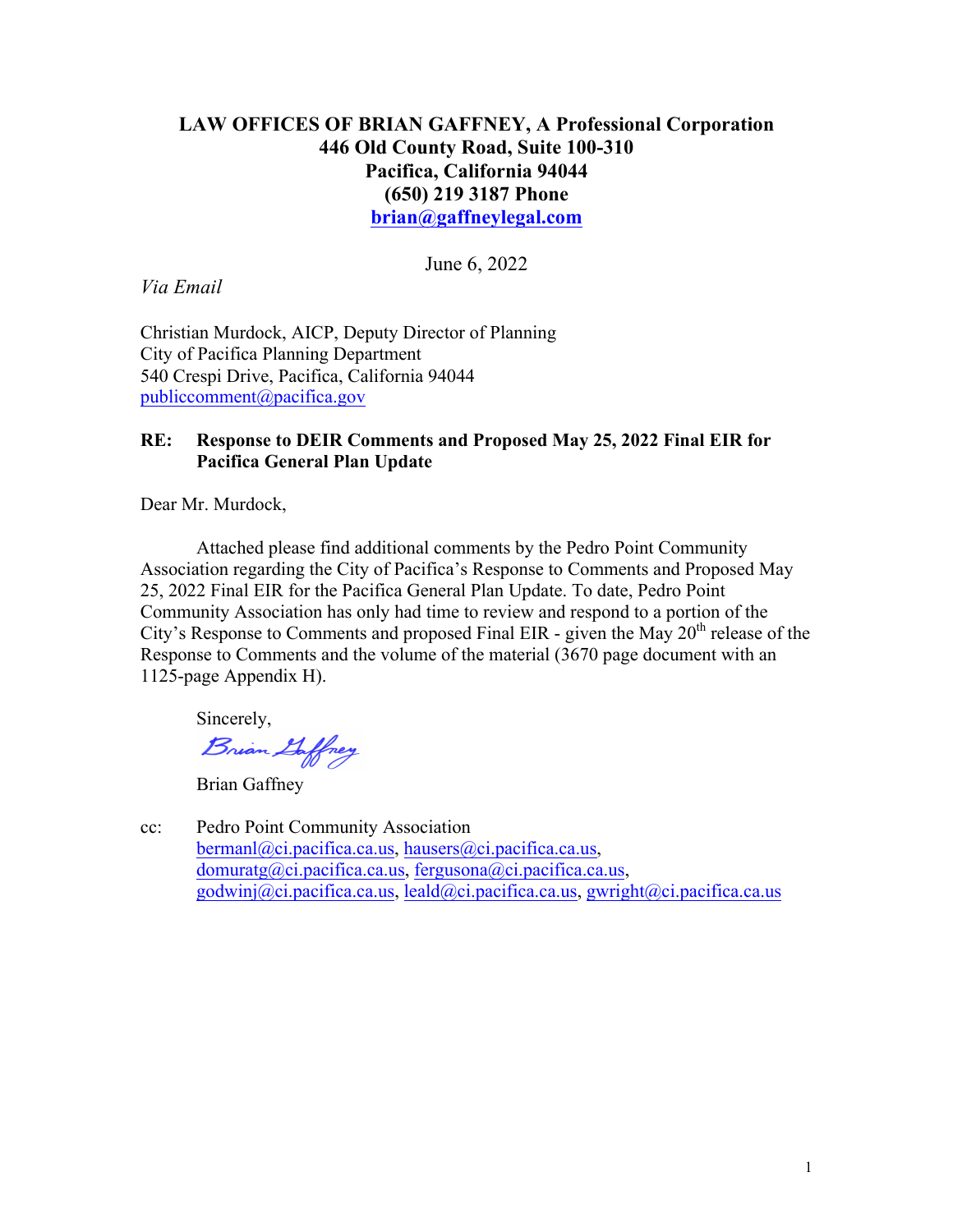## Master Response 2: Programmatic EIR and Level Of Detail Of Analysis

The issues raised by PPCA are not whether the City should utilize a Program EIR to review the proposed General Plan (GP) Update, or the advantages of a Program EIR. These are strawman arguments that Master Response 2 pose. Instead, the issues raised by PPCA - which Master Response 2 avoids addressing - are that a Program EIR does not excuse the City from adequately analyzing reasonably foreseeable significant environmental effects of the proposed GP Update, and that a Program EIR does not justify deferring analysis of GP Update impacts to a later tiered EIR or negative declaration. See CEQA Guideline 15152.

PPCA previously commented that designating an EIR as a program EIR does not by itself decrease the level of analysis required in the EIR. (*Friends of Mammoth v. Town of Mammoth Lakes Redevelopment Agency* (2000) 82 Cal.App.4th 511.) The sufficiency of the information contained in an EIR is reviewed in light of what is reasonably feasible. (CEQA Guideline 15151; *Kings County Farm Bureau v. City of Hanford* (1990) 221 Cal.App.3d 692, 733.) At minimum, an EIR "must include detail sufficient to enable those who did not participate in its preparation to understand and to consider meaningfully the issues raised by the proposed project." (*Laurel Heights*, 47 Cal.3d at p. 405.)

The City's Response to Comments does not respond to this prior PPCA comment, noting at Response to Comment C123-14 only that "this background information is noted." Master Response 2 impermissibly tries to evade the EIR's CEQA errors by hiding behind "a citywide assessment" that "does not assess project-specific impacts of potential future projects." This Program EIR must analyze what is reasonably foreseeable from the proposed GP Update, and fails to do so. The fact that later project-specific CEQA analysis will be conducted does not relieve this EIR from fully complying now with CEQA.

#### Master Response 3: Buildout And Regional Housing Needs Allocation (RHNA)

PPCA and others commented that the EIR was flawed as it does not analyze what is reasonably foreseeable - 1,892 housing units to comply with the Regional Housing Needs Allocation, additional building of Accessory Dwelling Units (ADUs), additional development allowed by SB 9, and additional building by reasonably foreseeable lot splits.

The Response to Comments dismisses these reasonably foreseeable development as "maximums" and "theoretical" and thus does not correct the CEQA flaws raised by PPCA. In addition, PPCA does not refer to maximums or point to anything which is speculative or simply theoretical.

Remarkably, the Response to Comments attempts to justify the absence of the needed analysis as the reasonably likely housing PPCA points to "would exaggerate impacts" and "result in mitigation measures requiring the construction of road and utility infrastructure." It goes without saying that CEQA does not excuse analysis for these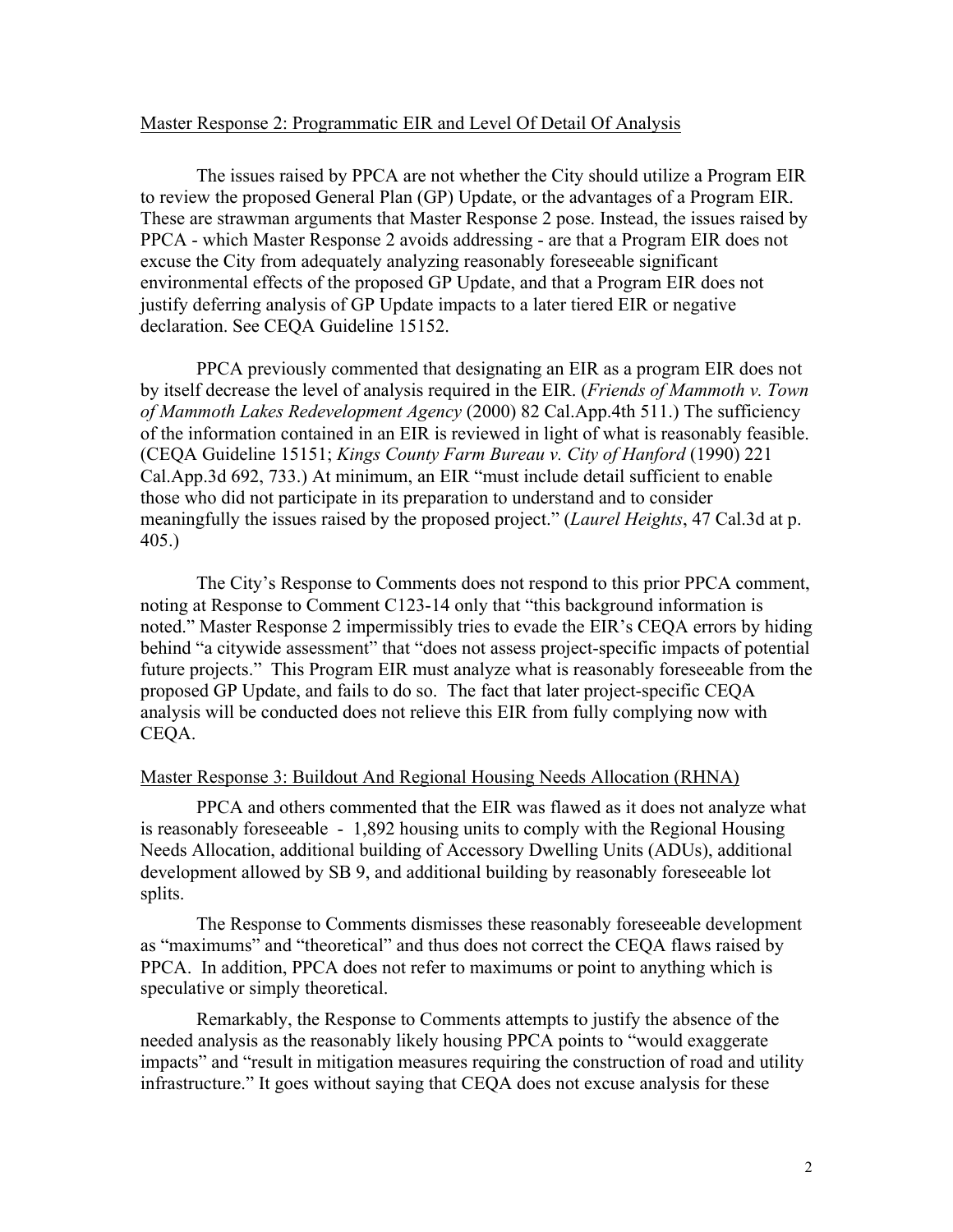reasons; they are exactly why detailed analysis is required before the decision makers approve a proposed project like the General Plan Update.

The Response to Comments further justifies the absence of needed analysis by claiming that the General Plan Update "is a technical update to the 2014 Draft General Plan Update prepared previously" and that the scope of the General Plan Update does "not include substantial land use changes outside of the Sharp Park Specific Plan area or include community engagement to inform such changes." This is just false. The currently proposed GP Update will include redesignating numerous sites throughout the City including redesignating the San Pedro Avenue property.

Master Response 3 admits that the City knew of the RHNA numbers in May 2021 eight months prior to release of the draft EIR. The City does not explain why these reasonably foreseeable housing changes purportedly "were beyond the scope of the Proposed Project" and the draft EIR.

Master Response 3 also admits that the City knows "that additional land use changes, community engagement and environmental analysis will be needed." Yet, through Master Response 3 the City reveals that it intends to adopt a legally **in**adequate EIR – that willfully ignores the RHNA, ADUs, SB9 development and lot splits – because this will somehow "provide a better basis" and "a useful programmatic starting point for consideration" of the known additional land use changes. This Response violates CEQA Guideline as it does not constitute good faith, reasoned analysis.

Nor does the City's promise - that the analysis of the RHNA and ADU housing impacts will be conducted later in a Housing Element CEQA document's cumulative impact assessment – comply with CEQA. This future analysis does not absolve this EIR from analyzing now what is reasonably foreseeable.

#### Master Response 4: Undeveloped San Pedro Avenue Sites

The City's Response notes that public comments raised the issue that the CRMU designation is not consistent with the Coastal Act. The Response notes Coastal Act sections 30221, 30222, 30240, 30240, 30251, 30253. The City provides no response regarding section 30222.

It is important to note that this Master Response 4 only points to a portion of the Coastal Act inconsistencies raised by PPCA members Cherie Chan and Bruce Ferry. Likewise at Response to Comments C53-3 through the C53-13 the Final EIR fails to address the Coastal Act inconsistencies as required by CEQA.

There is no substantial evidence to support the City's assertion that "All existing open space areas are preserved and scenic resources are protected under the Proposed Project" given what is proposed by the GP Update for the undeveloped San Pedro Avenue site.

The Response claims that existing statutes "coupled with the beneficial impacts of the Proposed Plan policies listed above, reduce impacts to less than significant" without explaining how or why impacts are reduced to insignificance.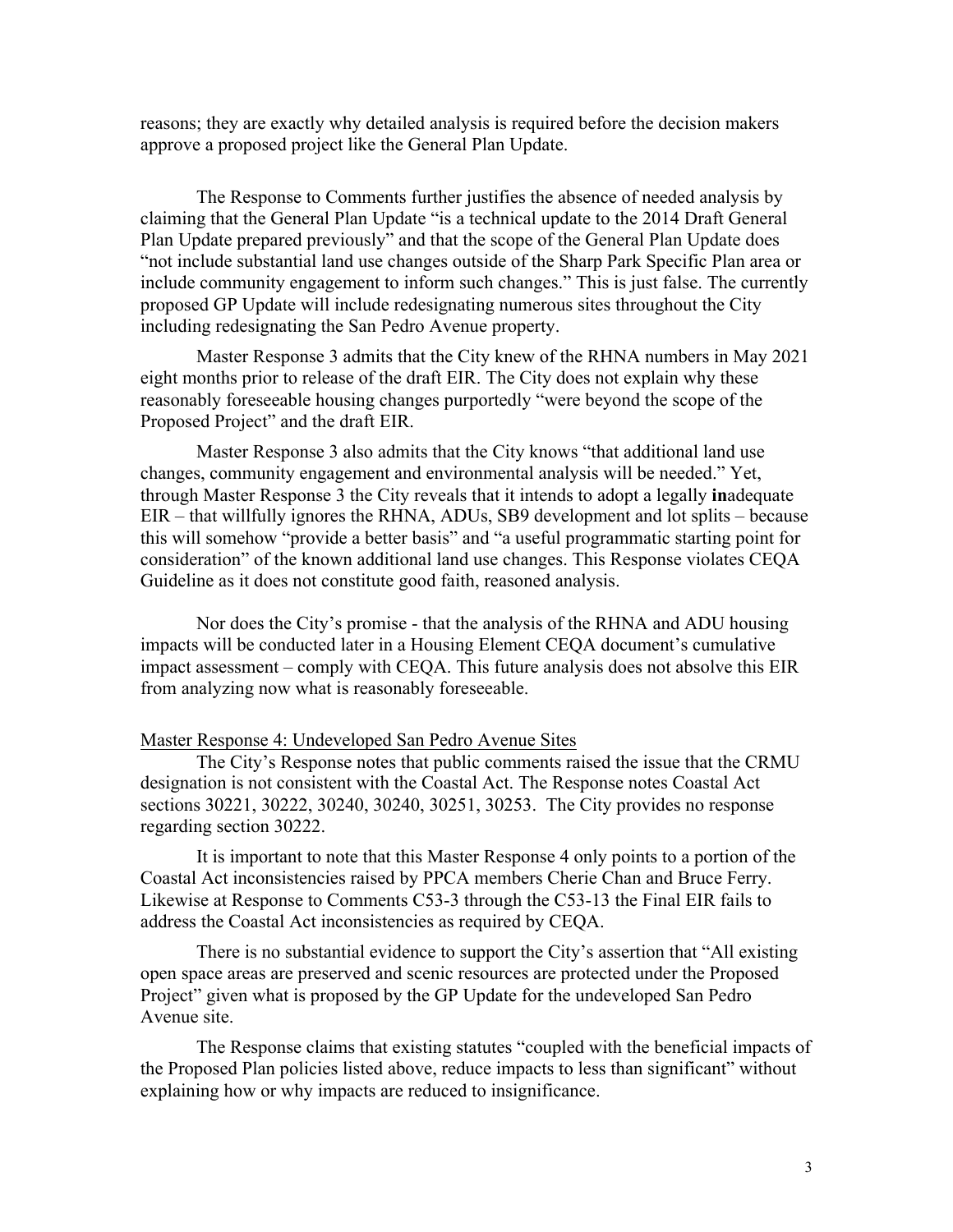#### Master Response 6: ESHA

As in Master Response 4, Master Response 6 concludes that compliance with federal and state environmental laws will reduce impacts to insignificance – even though those same laws the City asserts can be ignored now as part of the GP Update approval.

Remarkably, rather the City contests the determination of the California Coastal Commission that the undeveloped San Pedro site is an ESHA. Such a position runs contrary to well-established CEQA norms for how a lead agency must consult with responsible agencies and how an EIR must consider compliance with the Coastal Act.

## City Response to Comments of the California Coastal Commission

The City fails to comply with CEQA Guideline 15088 in responding to comments of the California Coastal Commission ("Commission"). The City does not describe the disposition of significant environmental issues raised by the Commission. The Response does not provide detailed reasons and reasoned analysis why the Commission's specific comments and suggestions were not accepted.

The Commission commented (A6-1) that the 2022 General Plan Update, the 2022 Sharp Park Specific Plan and the associated EIR must be consistent with the [currently] certified LCP - and not the LUP update submitted to, but not certified by, the Commission. The City's Response did not respond at all to this Commission comment regarding the need for consistency between the 2022 General Plan Update and the currently certified LCP.

The Commission further commented (A6-1) that once an updated LUP is certified by the Commission, the City's GP/SPSP would have to be updated to then be consistent with the updated LCP. The City's Response represented the City's contrary view that "to the extent the General Plan Update proposes any policies beyond those which were sent to the California Coastal Commission for review and certification," only then would a subsequent LCP amendment be necessary to "make the LCP consistent with the General Plan." Thus, while the Commission urges a GP Update to be consistent with the current LCP, the City – *without explanation* – proposes the reverse: to subsequently amend the LCP to make it consistent with the GP.

The Commission further commented (A6-1) that it makes "the most sense to coordinate timing of the GP/SPSP for after the LUP is certified, given the outstanding nature of the LUP certification." The City fails to provide any response to this comment.

The Commission commented (A6-2) that "policies proposed in the GP/SPSP that correspond to coastal resources cannot contradict the certified LCP and thus [the] Coastal Act" and that "concerns regarding [GP policy] inconsistencies with the Coastal Act that have been noted to City staff over the years." The Commission specifies that specific GP policies "need to be made fully consistent with the currently certified LCP, and thus Coastal Act," pointing to GP policies in Chapter 6 'Open Space and Community Facilities,' Section 6.3 'Coastal Access'; Chapter 7 'Conservation,' Sections 7.1-7.3 'Water, Biological, Land and Soil Resources'; and Chapter 8 'Safety,' Sections 8.1-8.3 and 8.5-8.6 'Seismic and Geologic Hazards, Flooding and Drainage, Coastal Resilience, Fire Hazards, and Public Safety and Emergency Management' (and any other relevant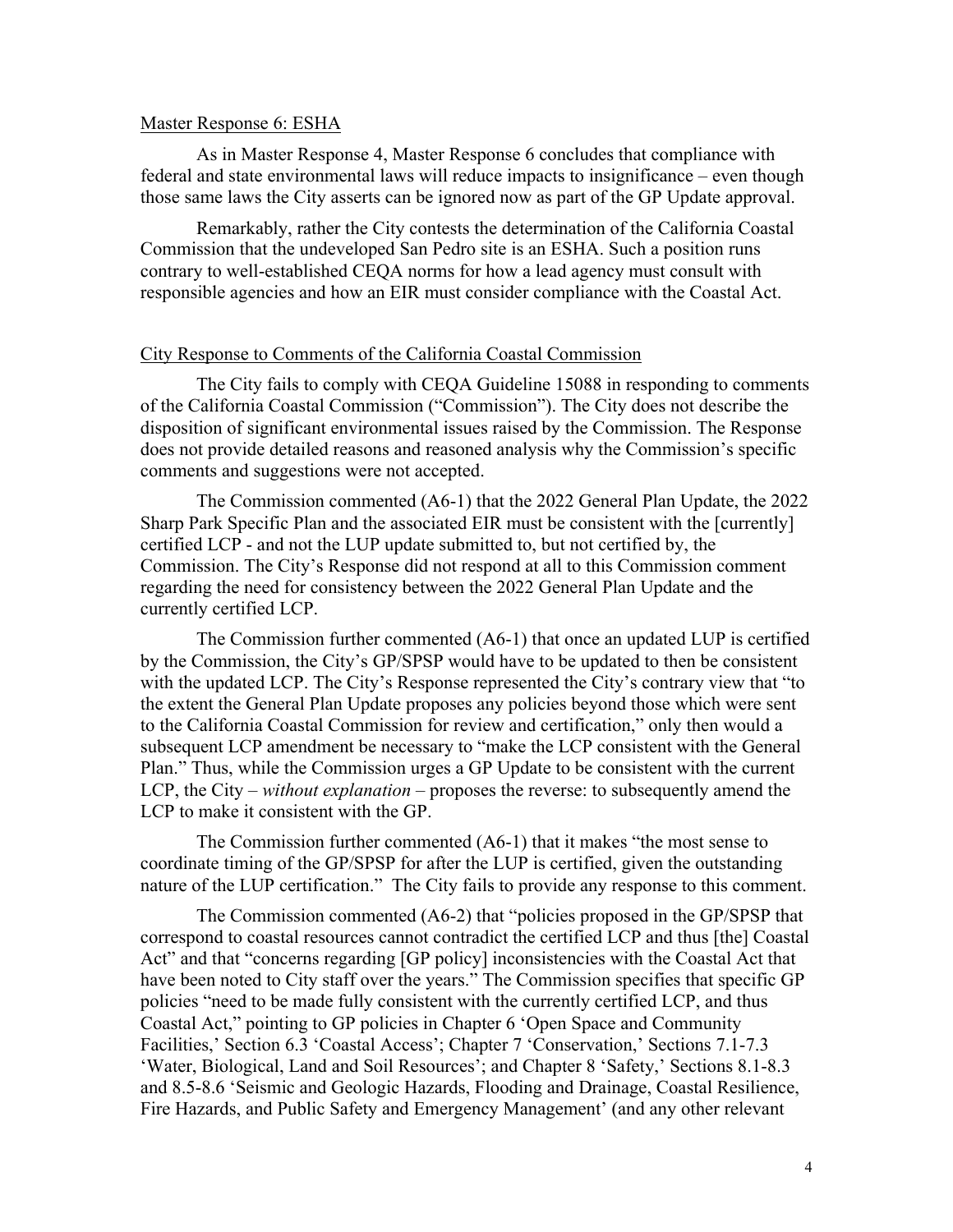policies). The City fails to provide detailed reasons and reasoned analysis why the Commission's specific comments and suggestions were not accepted, claiming that the Commission's comment does not pertain to the merits of the DEIR.

In addition, the Commission's March 1 2022 email attached over 90 pages of prior comments to the City. See Planning Commission June 1, 2022 Special Meeting Agenda & Staff Report, PDF 1522 – 1614. These Commission comments raise significant environmental issues regarding *inter alia* Project visual impacts of development on community character and on views, Project impacts on public access and recreation, geotechnical and coastal hazards impacts, the efficacy of proposed GP policies, and GP consistency with the Coastal Act. (A6-3) The City failed to respond to any of these issues, noting only that the "correspondence is received." PDF 813. The City's response certainly did not describe the disposition of significant environmental issues raised in these 90 pages, and did not provide any reasons why specific Coastal Commission comments and suggestions were not accepted.

#### Recirculation of the EIR is Required.

The City is required to recirculate the EIR for further comments and consultation as it has added significant new information. Significant new information has been added to the EIR after the comment period on the draft EIR. This changes include *inter alia*

1) Elimination of CO-I-46 despite that the Final EIR repeatedly relies upon this mitigation to determine impacts related to the alteration of drainage patterns, flood flow, stormwater runoff, and exceeded capacity of stormwater drainage systems would be less than significant.

In the General Plan released for public review in January 2022, Policy CO-I-46 is "Shoreline Protection. Continue to prohibit new development requiring shoreline alterations." This policy is cited also in the Draft EIR as a required mitigation for the following impacts:

Impact 3.5-3 (substantially alter existing drainage patterns, including through the alteration of the course of a stream or river or through the addition of impervious surfaces);

Impact 3.6-2 (substantial soil erosion or topsoil loss impacts);

Impact 3.7-2 (substantial adverse impact on riparian habitat or other sensitive natural communities);

Impact 3.7-3 (substantial adverse wetland impacts).

The draft EIR also states that CO-I-46 "would help to protect biological resources on a large scale." DEIR p. 3.7-65. In addition, the California Department of Fish and Wildlife commented on September 8, 2020 about shoreline protection in regards to the proposed GP Update

Yet, *without explanation*, shoreline protection has been entirely gutted in the Final EIR and CO-I-46 is now reclassified as "Mineral Resources. If significant mineral